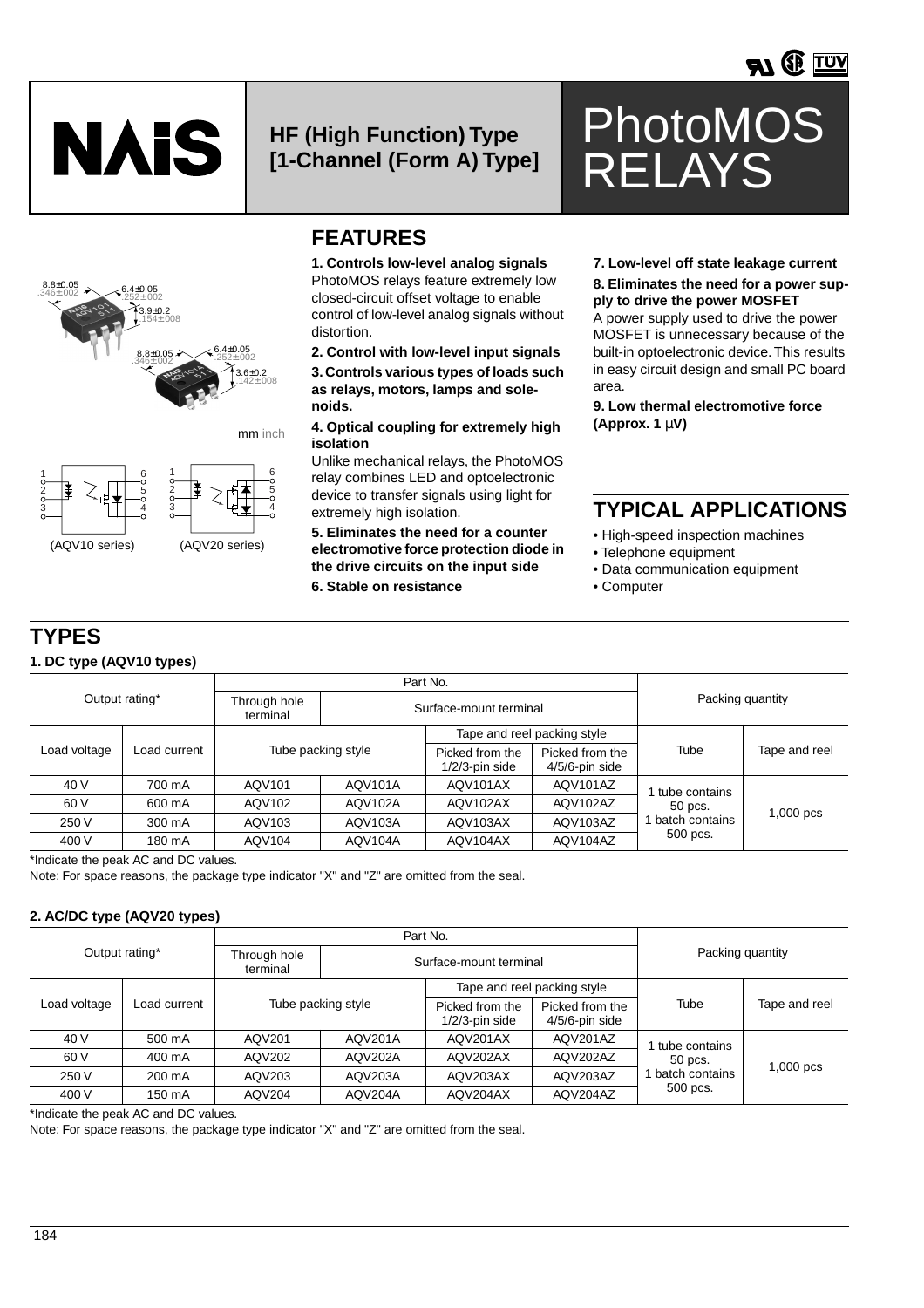### **RATING**

### **1. DC type (AQV10 types)**

1) Absolute maximum ratings (Ambient temperature: 25°C 77°F)

| Item                    |                              | Symbol           | AQV101(A) | AQV102(A)                                                               | AQV103(A)                             | AQV104(A)                        | Remarks         |
|-------------------------|------------------------------|------------------|-----------|-------------------------------------------------------------------------|---------------------------------------|----------------------------------|-----------------|
| Input                   | <b>LED</b> forward current   | I۴               |           | 50 mA                                                                   |                                       |                                  |                 |
|                         | LED reverse voltage          | V <sub>R</sub>   |           | 6 V                                                                     |                                       |                                  |                 |
|                         | Peak forward current         | <b>IFP</b>       |           | 1 A                                                                     |                                       | $f = 100$ Hz, Duty factor = 0.1% |                 |
|                         | Power dissipation            | $P_{in}$         |           | 150 mW                                                                  |                                       |                                  |                 |
|                         | Load voltage (DC)            | VL.              | 40 V      | 60 V                                                                    | 250 V                                 | 400 V                            |                 |
|                         | Continuous load current (DC) | ΙL.              | 0.7A      | 0.6A                                                                    | 0.3A                                  | 0.18A                            |                 |
| Output                  | Peak load current            | lpeak            | 1.8A      | 1.5A                                                                    | 0.6A                                  | 0.5A                             | 100 ms (1 shot) |
|                         | Power dissipation            | $P_{\text{out}}$ |           | 360 mW                                                                  |                                       |                                  |                 |
| Total power dissipation |                              | $P_T$            |           | 410 mW                                                                  |                                       |                                  |                 |
| I/O isolation voltage   |                              | V <sub>iso</sub> |           | 1,500 V (AC)                                                            |                                       |                                  |                 |
| Temperature<br>limits   | Operating                    | $T_{\rm obr}$    |           | $-40^{\circ}$ C to $+85^{\circ}$ C $-40^{\circ}$ F to $+185^{\circ}$ F  | Non-condensing at low<br>temperatures |                                  |                 |
|                         | Storage                      | $T_{\text{stg}}$ |           | $-40^{\circ}$ C to $+100^{\circ}$ C $-40^{\circ}$ F to $+212^{\circ}$ F |                                       |                                  |                 |
|                         |                              |                  |           |                                                                         |                                       |                                  |                 |

#### 2) Electrical characteristics (Ambient temperature: 25°C 77°F)

| Item            |                                     |                                       |                    |                          | AQV101(A)       | AQV102(A)        | AQV103(A)          | AQV104(A)    | Condition                           |
|-----------------|-------------------------------------|---------------------------------------|--------------------|--------------------------|-----------------|------------------|--------------------|--------------|-------------------------------------|
|                 | LED operate current                 |                                       | Typical<br>Maximum | <b>I</b> Fon             |                 | $2.3 \text{ mA}$ | $I_L = Max$ .      |              |                                     |
|                 |                                     |                                       |                    |                          |                 |                  | 5 mA               |              |                                     |
| Input           |                                     | <b>LED turn off current</b>           |                    | Minimum<br><b>I</b> Foff |                 |                  | 0.8 <sub>m</sub> A |              | $I_L = Max$ .                       |
|                 |                                     |                                       | Typical            |                          |                 |                  | $2.2 \text{ mA}$   |              |                                     |
|                 |                                     |                                       | Typical            |                          |                 |                  | 2.3V               |              |                                     |
|                 | LED dropout voltage                 |                                       | Maximum            | $V_F$                    | 3V              |                  |                    |              | $I_F = 10$ mA                       |
|                 | On resistance                       |                                       | Typical            | Ron                      | $0.3 \Omega$    | $0.37 \Omega$    | 2.7 $\Omega$       | $6.3 \Omega$ | $I_F = 10$ mA                       |
| Output          |                                     |                                       | Maximum            |                          | $0.5 \Omega$    | $0.7 \Omega$     | $4\Omega$          | 8Ω           | $I_L = Max$ .<br>Within 1 s on time |
|                 | Off state leakage<br>current        |                                       | Maximum            |                          | $1 \mu A$       |                  |                    |              | $I_F = 0$ , $V_L = Max$ .           |
|                 | Switching                           | Turn on<br>time*                      | Typical            |                          | $0.23$ ms       | $0.22$ ms        | $0.13$ ms          | $0.09$ ms    | $I_F = 10$ mA                       |
|                 |                                     |                                       | Maximum            | T <sub>on</sub>          | 1 <sub>ms</sub> |                  |                    |              | $I_L = Max$ .                       |
|                 | speed                               | Turn off<br>time*                     | Typical            | $T_{\text{off}}$         | $0.07$ ms       | $0.07$ ms        | $0.07$ ms          | $0.08$ ms    | $F = 10 \text{ mA}$                 |
| Transfer        |                                     |                                       | Maximum            |                          |                 | 1 ms             | $I_L = Max$ .      |              |                                     |
| characteristics |                                     | Typical<br>I/O capacitance<br>Maximum |                    | C <sub>iso</sub>         | $1.3$ pF        |                  |                    |              |                                     |
|                 |                                     |                                       |                    |                          | 3 pF            |                  |                    |              | $f = 1$ MHz                         |
|                 | Initial I/O isolation<br>resistance |                                       | Minimum            | $R_{iso}$                | 1,000 $M\Omega$ |                  |                    | 500 V DC     |                                     |

Note: Recommendable LED forward current IF= 10 mA. The Second of the Second Connection, see page 31.

#### \*Turn on/Turn off time

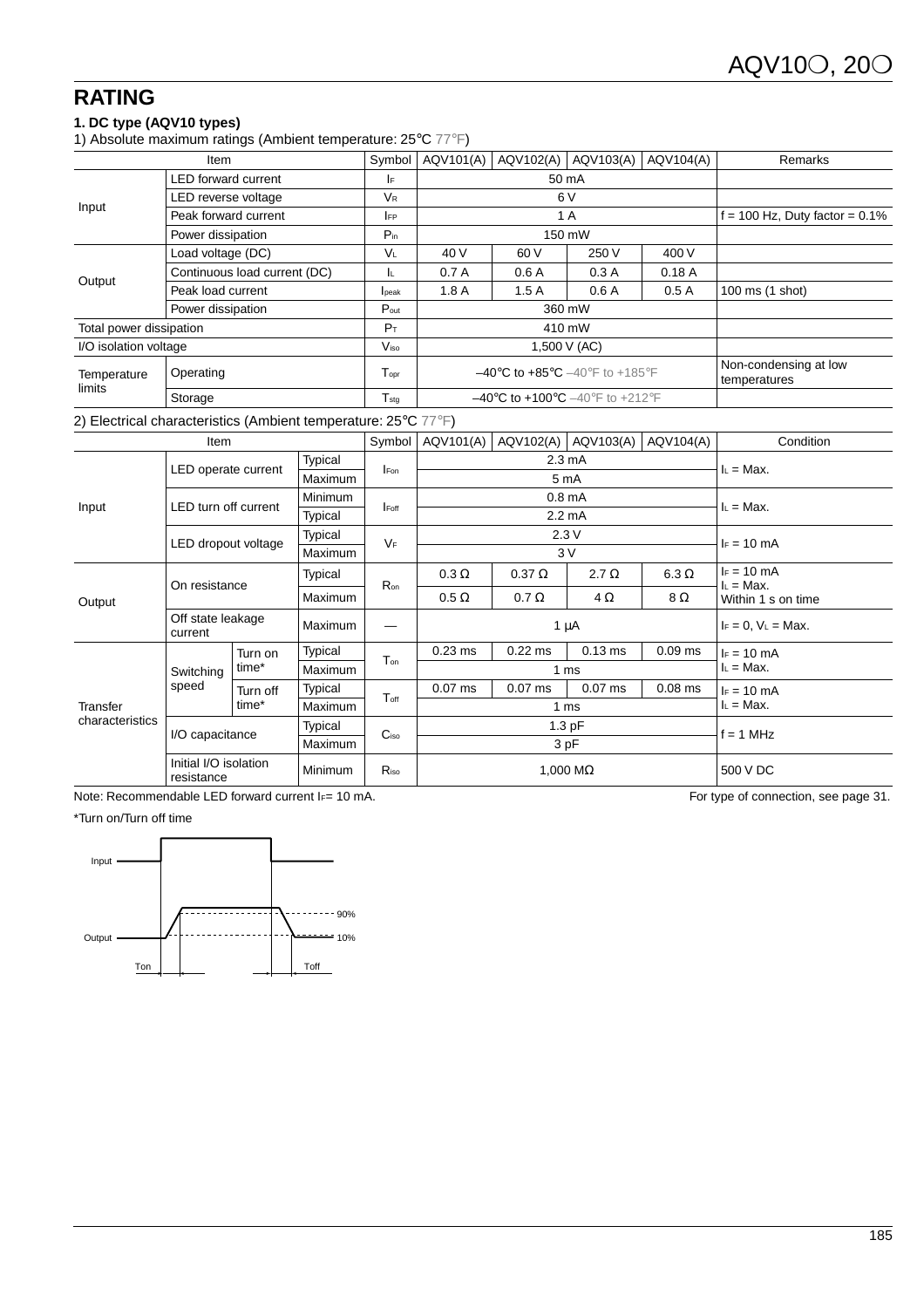## AQV10❍, 20❍

### **2. AC/DC type (AQV20 types)**

1) Absolute maximum ratings (Ambient temperature: 25°C 77°F)

| Item                    |                                                                | Symbol               | Type of<br>connec-<br>tion                                              | AQV201(A) | AQV202(A)                                                              | AQV203(A)                            | AQV204(A) | Remarks                                          |
|-------------------------|----------------------------------------------------------------|----------------------|-------------------------------------------------------------------------|-----------|------------------------------------------------------------------------|--------------------------------------|-----------|--------------------------------------------------|
|                         | <b>LED</b> forward current                                     | IF.                  |                                                                         |           | 50 mA                                                                  |                                      |           |                                                  |
|                         | LED reverse voltage                                            | <b>V<sub>R</sub></b> |                                                                         |           | 6 V                                                                    |                                      |           |                                                  |
| Input                   | Peak forward current                                           | <b>IFP</b>           |                                                                         |           | 1 A                                                                    | $f = 100$ Hz, Duty factor = 0.1%     |           |                                                  |
|                         | Power dissipation                                              | $P_{in}$             |                                                                         |           | 150 mW                                                                 |                                      |           |                                                  |
|                         | Load voltage (peak AC)                                         | <b>VL</b>            |                                                                         | 40 V      | 60 V                                                                   | 250 V                                | 400 V     |                                                  |
|                         | Continuous load current                                        |                      | A                                                                       | 0.5A      | 0.4A                                                                   | 0.2A                                 | 0.15A     |                                                  |
|                         |                                                                | ΙL.                  | B                                                                       | 0.7A      | 0.6A                                                                   | 0.3A                                 | 0.18A     | A connection: Peak AC, DC<br>B, C connection: DC |
| Output                  |                                                                |                      | C                                                                       | 1.0A      | 0.8A                                                                   | 0.4A                                 | 0.25A     |                                                  |
|                         | Peak load current                                              | lpeak                |                                                                         | 1.8A      | 1.5A                                                                   | 0.6A                                 | 0.5A      | A connection 100 ms (1 shot)<br>$V_L = DC$       |
|                         | Power dissipation                                              | $P_{\text{out}}$     |                                                                         | 360 mW    |                                                                        |                                      |           |                                                  |
| Total power dissipation |                                                                | $P_T$                |                                                                         |           | 410 mW                                                                 |                                      |           |                                                  |
| I/O isolation voltage   |                                                                | V <sub>iso</sub>     |                                                                         |           | 1,500 V AC                                                             |                                      |           |                                                  |
| Temperature<br>limits   | Operating                                                      | Topr                 |                                                                         |           | $-40^{\circ}$ C to $+85^{\circ}$ C $-40^{\circ}$ F to $+185^{\circ}$ F | Non-condensing at low<br>temperature |           |                                                  |
|                         | Storage                                                        | $T_{\text{stg}}$     | $-40^{\circ}$ C to $+100^{\circ}$ C $-40^{\circ}$ F to $+212^{\circ}$ F |           |                                                                        |                                      |           |                                                  |
|                         | 2) Electrical characteristics (Ambient temperature: 25°C 77°F) |                      |                                                                         |           |                                                                        |                                      |           |                                                  |

| Item                        |                                       |                   |                           |                  | Type of<br>connec-<br>tion | AQV201(A)     | AQV202(A)                           | AQV203(A)       | AQV204(A)     | Remarks                                                                                                      |  |
|-----------------------------|---------------------------------------|-------------------|---------------------------|------------------|----------------------------|---------------|-------------------------------------|-----------------|---------------|--------------------------------------------------------------------------------------------------------------|--|
|                             | <b>Typical</b><br>LED operate current |                   | Maximum                   | <b>I</b> Fon     |                            |               | $I_L = Max$ .                       |                 |               |                                                                                                              |  |
|                             |                                       |                   | Minimum                   |                  |                            |               |                                     |                 |               |                                                                                                              |  |
| Input                       | <b>LED turn off current</b>           |                   | <b>Typical</b>            | <b>I</b> Foff    |                            |               | $2.2 \text{ mA}$                    |                 | $I_L = Max$ . |                                                                                                              |  |
|                             |                                       |                   | Typical                   | $V_F$            |                            |               |                                     | 2.3V            |               | $I_F = 10$ mA                                                                                                |  |
|                             | LED dropout voltage                   |                   | Maximum                   |                  |                            |               | 3V                                  |                 |               |                                                                                                              |  |
|                             |                                       | <b>Typical</b>    |                           |                  | Α                          | $0.6 \Omega$  | $0.74\ \Omega$                      | $5.5 \Omega$    | 12.4 $\Omega$ | $I_F = 10$ mA<br>$I_L = Max$ .<br>Within 1 s on time                                                         |  |
|                             | On resistance                         |                   | Maximum                   | R <sub>on</sub>  |                            | $1 \Omega$    | 1.4 $\Omega$                        | $8\,\Omega$     | 16 $\Omega$   |                                                                                                              |  |
|                             |                                       |                   | Typical                   | Ron              | B                          | $0.3 \Omega$  | $0.37 \Omega$                       | $2.7 \Omega$    | $6.2 \Omega$  | $I_F = 10$ mA<br>$I_L = Max$ .<br>Within 1 s on time<br>$I_F = 10$ mA<br>$I_L = Max$ .<br>Within 1 s on time |  |
| Output                      |                                       |                   | Maximum                   |                  |                            | $0.5 \Omega$  | $0.7 \Omega$<br>$4\Omega$           |                 | 8Ω            |                                                                                                              |  |
|                             |                                       |                   | Typical                   | Ron              | C                          | $0.15 \Omega$ | $0.18 \Omega$                       | 1.4 $\Omega$    | $3.1 \Omega$  |                                                                                                              |  |
|                             |                                       |                   | Maximum                   |                  |                            | $0.25 \Omega$ | $0.35 \Omega$                       | $2\Omega$       | $4\Omega$     |                                                                                                              |  |
|                             | Off state leakage<br>current          |                   | Maximum                   |                  |                            | $1 \mu A$     |                                     |                 |               | $I_F = 0$ , $V_L = Max$ .                                                                                    |  |
|                             |                                       | Turn on           | Typical                   | Ton              |                            | $0.38$ ms     | $0.41$ ms<br>$0.21$ ms              |                 | $0.18$ ms     | $F = 10 \text{ mA}$                                                                                          |  |
|                             | Switching                             | time*             | Maximum                   |                  |                            |               |                                     | 1 <sub>ms</sub> |               | $I_L = Max$ .                                                                                                |  |
|                             | speed                                 | Turn off<br>time* | Typical                   | Toff             |                            | $0.08$ ms     | $0.07$ ms<br>$0.08$ ms<br>$0.07$ ms |                 | $I_F = 10$ mA |                                                                                                              |  |
| Transfer<br>characteristics |                                       |                   | Maximum                   |                  |                            |               |                                     | 1 <sub>ms</sub> |               | $I_L = Max$ .                                                                                                |  |
|                             | I/O capacitance                       |                   | <b>Typical</b><br>Maximum | C <sub>iso</sub> |                            |               | 1.3 pF<br>3 pF                      |                 |               |                                                                                                              |  |
|                             | Initial I/O isolation<br>resistance   |                   | Minimum                   | Riso             |                            |               | 500 V DC                            |                 |               |                                                                                                              |  |

Note: Recommendable LED forward current IF= 10 mA. For type of connection, see page 31.

\*Turn on/Turn off time



■ For Dimensions, see Page 27.

- ■ [For Schematic and Wiring Diagrams, see Page 31.](http://ctlgserv.mew.co.jp/acg/cgi/semi_eng/semi_eng_pdflink.cgi?l=pmosdim)
- ■ [For Cautions for Use, see Page 36.](http://ctlgserv.mew.co.jp/acg/cgi/semi_eng/semi_eng_pdflink.cgi?l=pmoscau)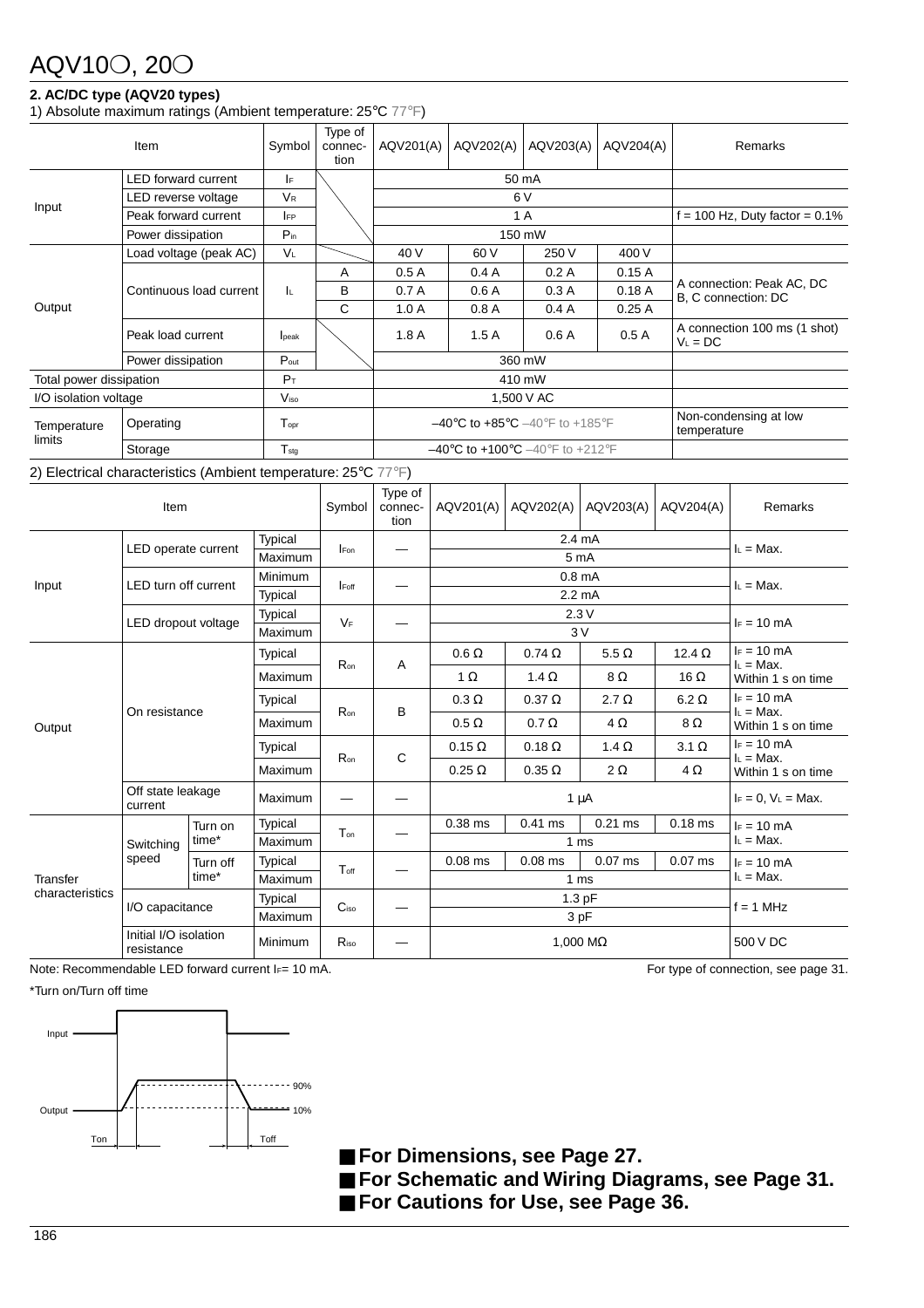### **REFERENCE DATA**

1.-(1) Load current vs. ambient temperature characteristics (DC type)





2.-(2) On resistance vs. ambient temperature characteristics (DC type: AQV103, AQV104) LED current: 10 mA;

Continuous load current: Max. (DC)



3.-(1) Turn on time vs. ambient temperature characteristics (DC type)

LED current: 10 mA;

Load voltage: Max. (DC); Continuous load current: Max. (DC)



4.-(2) Turn off time vs. ambient temperature characteristics (AC/DC type) LED current: 10 mA; Load voltage: Max. (DC);





1.-(2) Load current vs. ambient temperature characteristics (AC/DC type)

Allowable ambient temperature: –40°C to +85°C



2.-(3) On resistance vs. ambient temperature characteristics

(AC/DC type: AQV201, AQV202) Measured portion: between terminals 4 and 6; LED current: 10 mA;



3.-(2) Turn on time vs. ambient temperature characteristics (AC/DC type) LED current: 10 mA; Load voltage: Max. (DC); Continuous load current: Max. (DC)



5.-(1) LED operate/turn off current vs. ambient temperature characteristics (DC type) Load voltage: Max. (DC); Continuous load current: Max. (DC)



2.-(1) On resistance vs. ambient temperature characteristics (DC type: AQV101, AQV102) LED current: 10 mA;

Continuous load current: Max. (DC)



2.-(4) On resistance vs. ambient temperature characteristics

(AC/DC type: AQV203, AQV204) Measured portion: between terminals 4 and 6; LED current: 10 mA;

Continuous load current: Max. (DC)



4.-(1) Turn off time vs. ambient temperature characteristics (DC type) LED current: 10 mA; Load voltage: Max. (DC);

Continuous load current: Max. (DC)



5.-(2) LED operate/turn off current vs. ambient temperature characteristics (AC/DC type) Load voltage: Max. (DC); Continuous load current: Max. (DC)